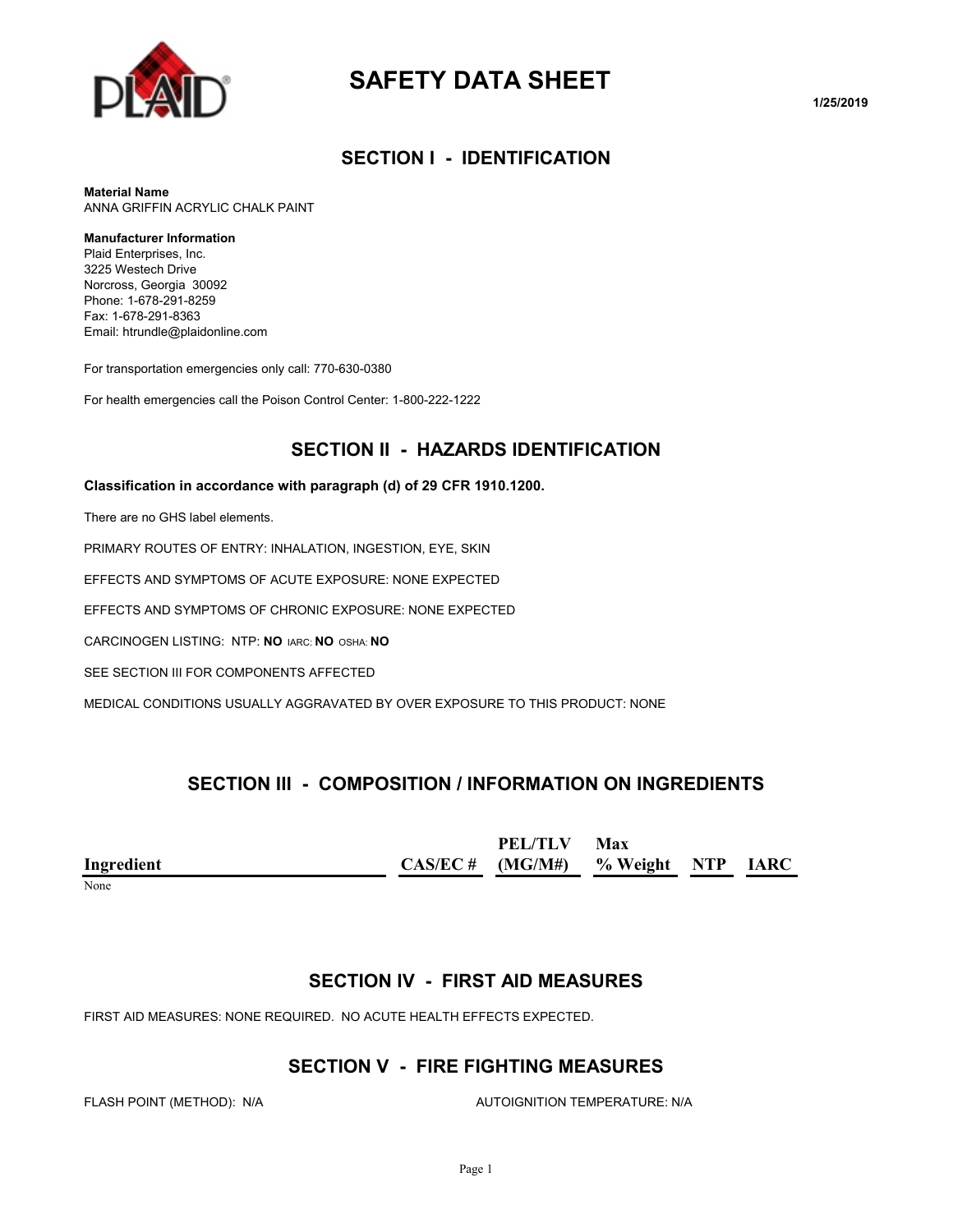### **SECTION VI - ACCIDENTAL RELEASE MEASURES**

STEPS TO BE TAKEN IN CASE A MATERIAL IS SPILLED: Clean up in accordance with all applicable regulations. Absorb spillage with noncombustible, absorbent material. For waste disposal, see Section XIII

#### **SECTION VII - HANDLING AND STORAGE**

PRECAUTIONS TO BE TAKEN DURING STORAGE AND HANDLING: Good industrial hygiene practice requires that exposure be maintained below the TLV. This is preferably achieved through the provision of adequate ventilation. When exposure cannot be adequately controlled in this way, personal respiratory protection should be employed.

### **SECTION VIII - EXPOSURE CONTROLS / PERSONAL PROTECTION**

RESPIRATORY PROTECTION AND SPECIAL VENTILATION REQUIREMENTS: NONE REQUIRED OTHER PROTECTIVE EQUIPMENT (GLOVES, GOGGLES, ETC): NONE REQUIRED WORK/HYGIENE PRACTICES: NONE REQUIRED ENGINEERING CONTROLS: NONE REQUIRED

### **SECTION IX - PHYSICAL AND CHEMICAL PROPERTIES**

BOILING POINT: N/A **MELTING POINT: N/A** VAPOR PRESSURE: N/A SPECIFIC VAPOR DENSITY (AIR=1): N/A SPECIFIC GRAVITY: N/A

SOLUBILITY IN WATER: N/A **REACTIVITY IN WATER: NON-REACTIVE** 

# **SECTION X - STABILITY AND REACTIVITY**

HAZARDOUS POLYMERIZATION PRODUCTS: NONE STABILITY: STABLE CONDITIONS TO AVOID: NONE INCOMPATIBILITY (MATERIALS TO AVOID): NONE HAZARDOUS DECOMPOSITION PRODUCTS: NONE

# **SECTION XI - TOXICOLOGICAL INFORMATION**

ACUTE EFFECTS ASSOCIATED WITH USE OF THIS MATERIAL: NONE EXPECTED The summated LD50 is 34796 mg/kg. The summated LC50 is 23260 mg/cubic meter. This product is not considered to be a known or suspected human carcinogen by NTP, IARC or OSHA (see section III)

#### **SECTION XII - ECOLOGICAL INFORMATION**

NO HARMFUL EFFECTS KNOWN OTHER THAN THOSE ASSOCIATED WITH SUSPENDED INERT SOLIDS IN WATER.

#### **SECTION XIII - DISPOSAL CONSIDERATIONS**

RCRA HAZARD CLASS (40 CFR 261): THIS PRODUCT IS NOT CLASSIFIED AS A HAZARDOUS WASTE. WASTE DISPOSAL METHOD: DISPOSE OF IN ACCORDANCE WITH FEDERAL, STATE AND LOCAL REGULATIONS.

# **SECTION XIV - TRANSPORTATION INFORMATION**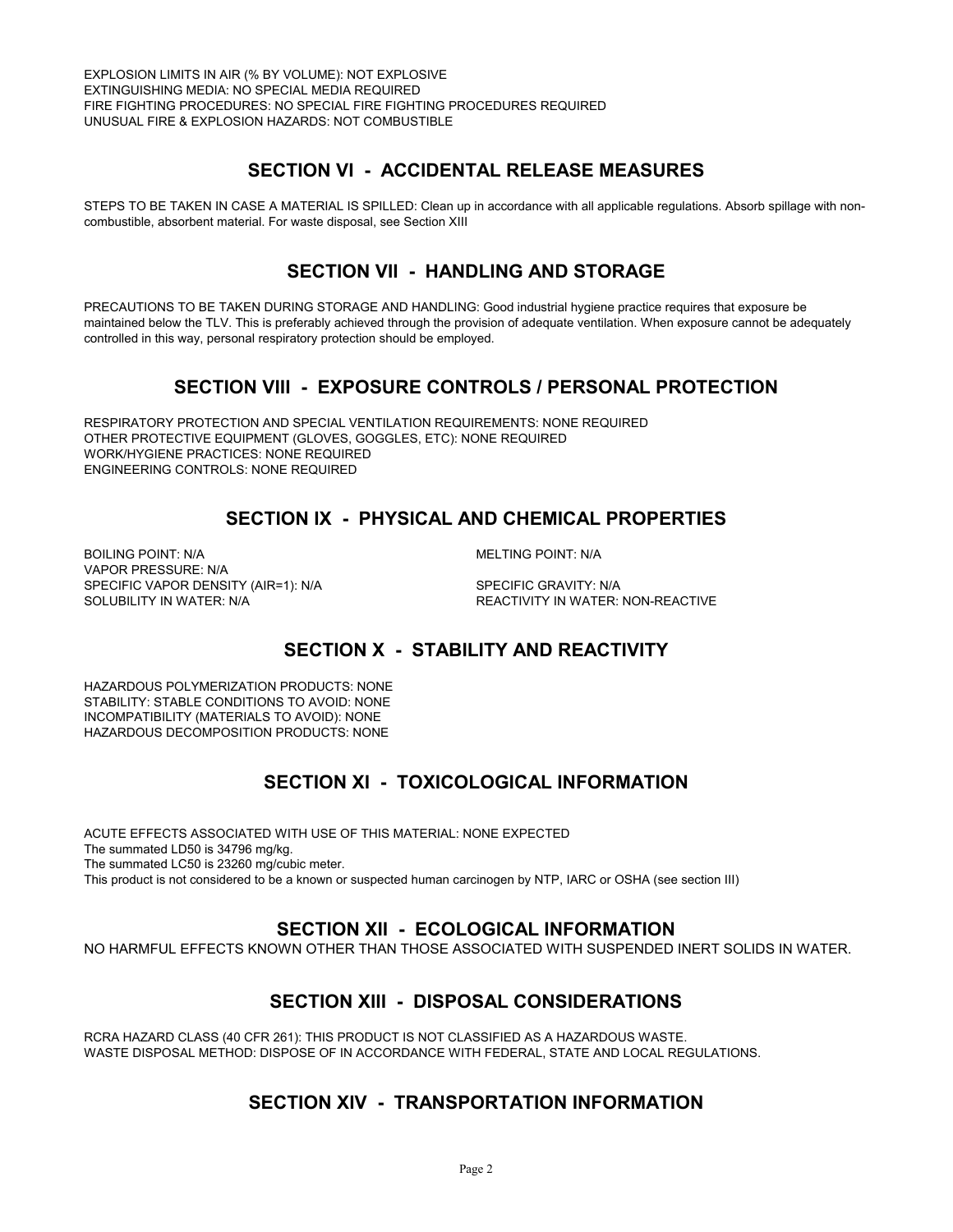U.S. DOT (49 CFR 172.101): THIS IS NOT A HAZARDOUS MATERIAL AS CLASSIFIED BY CFR 172.101.

#### **SECTION XV - REGULATORY INFORMATION**

CONTENTS OF THIS SDS COMPLY WITH OSHA HAZARD COMMUNICATION STANDARD 29 CFR 1910.1200 EPA SARA TITLE III CHEMICAL LISTINGS NONE

SECTION 302.4 EXTREMELY HAZARDOUS SUBSTANCES (40 CFR 355): NONE

SECTION 313 TOXIC CHEMICALS (40 CFR 372): ALUMINUM

INTERNATIONAL REGULATIONS

CANADIAN WHMIS: THIS PRODUCT IS A CONTROLLED PRODUCT UNDER CANADA'S WORKPLACE HAZARDOUS MATERIALS INFORMATION SYSTEM. IT CONTAINS THE FOLLOWING TOXIC OR HIGHLY TOXIC MATERIALS: ALUMINUM FERRIC OXIDE PROPYLENE GLYCOL

SUPPLEMENTAL STATE COMPLIANCE INFORMATION:

THIS PRODUCT CONTAINS THE FOLLOWING CHEMICAL(S) LISTED UNDER NEW JERSEY'S RIGHT TO KNOW PROGRAM: AMMONIUM HYDROXIDE PIGMENT RED 101 PIGMENT WHITE 6

THIS PRODUCT CONTAINS THE FOLLOWING CHEMICAL(S) REQUIRING NOTIFICATION TO THE STATE OF WASHINGTON UNDER THEIR CHILDREN'S SAFE PRODUCTS ACT: NONE

 Under CPSC's consumer product regulations (16CFR1500.3 and 150014), this product has the following required acute and chronic hazard labeling:

NONE

#### **SECTION XVI - OTHER INFORMATION**

**LAST REVISION DATE: 01/25/2019**

**Prepared by Duke OEM Toxicology**